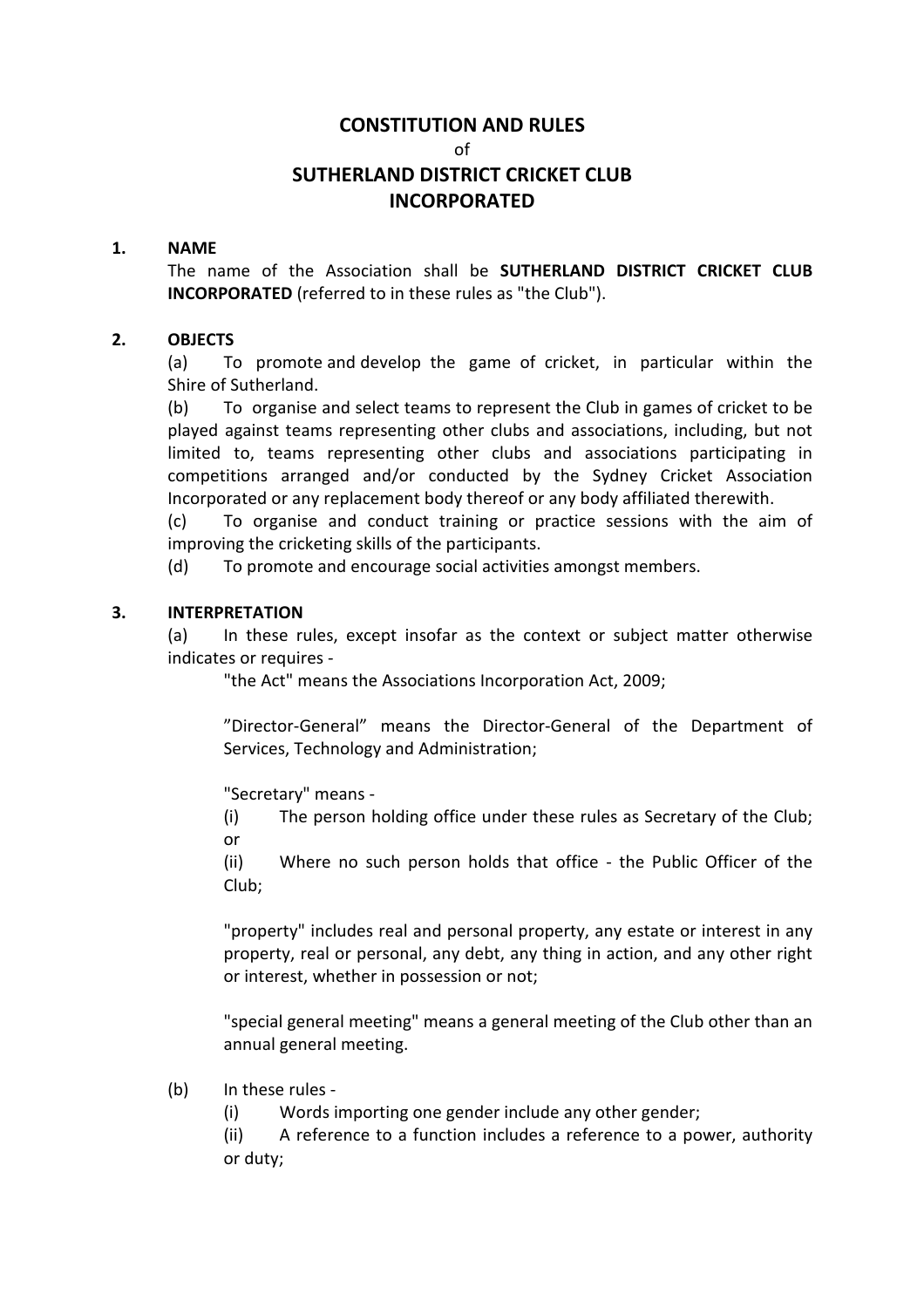(iii) A reference to the exercise of a function includes, where the function is a duty, a reference to the performance of the duty.

## 4. CLUB COLOURS AND PLAYING DRESS

(a) The colours of the Club will be sky blue and white.

(b) All members participating in games of cricket on behalf of the Club will appear in proper cricketing attire. All boots, shoes, trousers, shirts, jumpers and hats worn by players representing the Club will be either white or cream in colour, provided that jumpers may contain bands of sky blue in a design as approved by the management committee.

(c) Caps will contain the Club's colours and be of such design as approved by the management committee.

(d) The design of emblems and badges permitted to be fixed to a player's dress will be as approved by the management committee and the Sydney Cricket Association Incorporated.

(e) Subject to the approval of the Sydney Cricket Association Incorporated, the management committee shall have the power to authorise or approve the wearing of apparel not in accordance with clause (b) hereof, provided that the management committee shall not be empowered to authorise or approve any alteration of the Club's colours.

## 5. MEMBERSHIP

(a) Subject to these rules, the members of the Club shall be comprised of the members of the Club immediately prior to incorporation together with such other persons as the management committee admits to membership or who are elected to life membership pursuant to rule 22.

(b) Membership is open to all individuals who accept the objects and agree to be bound by the rules of the Club.

- (c) Members shall fall within the following classifications:
	- (i) playing member
	- (ii) non-playing member
	- (iii) life member

(iv) cadet member - who will be under the age of twenty-one (21) and who is not otherwise a member referred to in sub-clauses (i), (ii) and (iii) hereof and is selected as a member of the squads from which the teams to represent the Club in the Poidevin-Gray Shield and A.W.Green Shield competitions conducted by the Sydney Cricket Association Incorporated are selected or any other junior competitions conducted or authorised by either the New South Wales Cricket Association or the Sydney Cricket Association Incorporated. A cadet member will be an honorary member and will be entitled to use the facilities of the Club and will have all other rights and privileges attaching to membership except the right to vote at any meeting of the Club.

(d) Except in the case of life members and cadet members application for membership shall be made in writing signed by the applicant, and shall be in such form and contain such information as the management committee from time to time prescribes.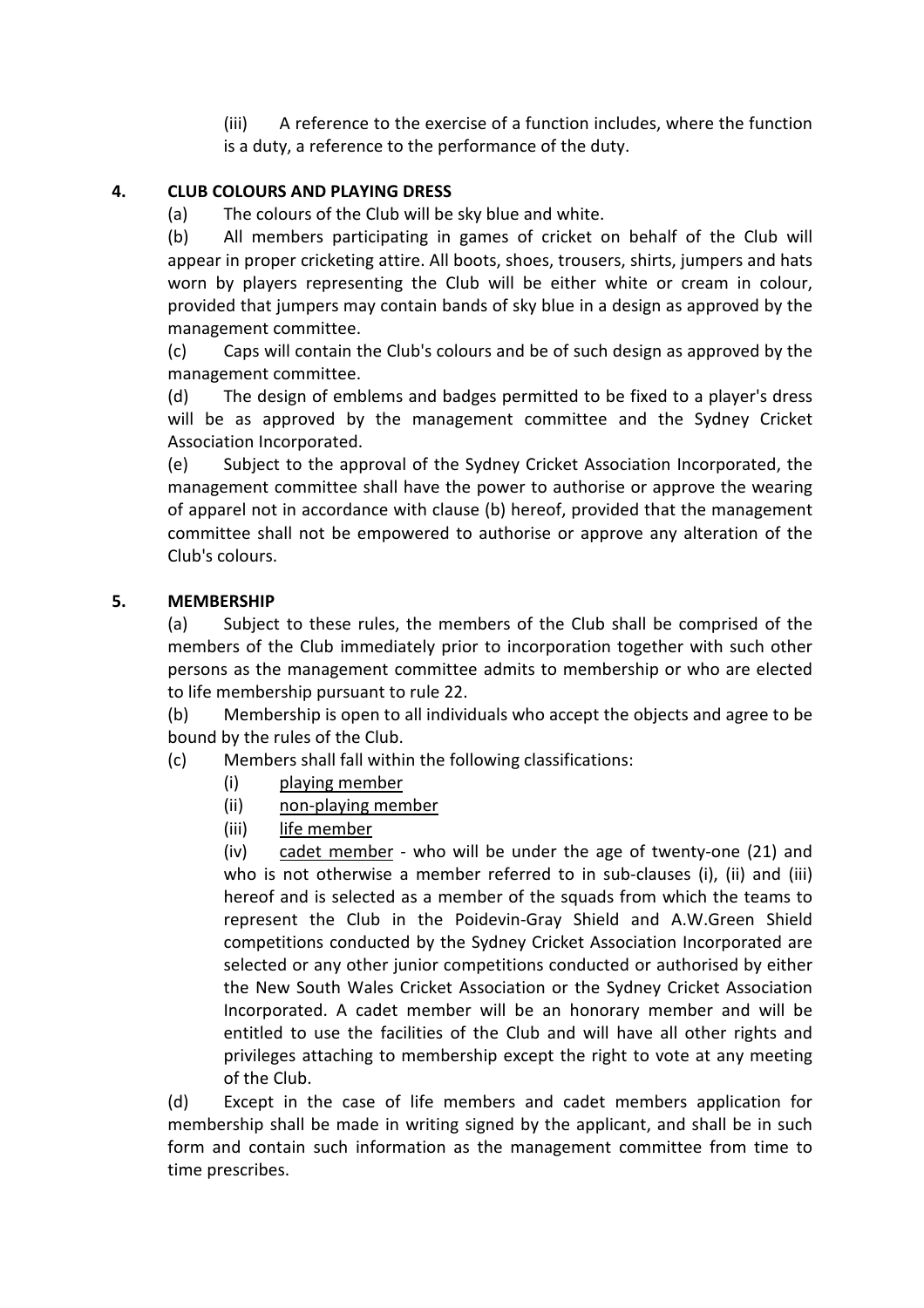(e) As soon as practicable after the receipt of an application for membership, such application shall be considered by the management committee which shall thereupon determine upon the admission or rejection of the applicant.

(f) A register of members shall be kept by the Club showing the name, address and date of commencement of membership for each member.

(g) Members shall pay membership subscription fees as are determined by the management committee.

(h) Membership shall cease upon resignation, expulsion, or failure to pay membership subscription fees within two (2) months of the due date.

(i) Membership subscription fees shall fall due on the first day of September in each year.

(j) The twelve (12) months commencing on 1st September each year shall constitute the "cricket year".

(k) When a person is admitted to membership for part only of the cricket year such member will pay membership fees for membership up to the end of that cricket year as determined by the management committee, but not exceeding the membership fees payable in respect of a full year.

(l) The management committee may at its discretion waive payment of any membership subscription or playing fee payable by a member.

(m) The financial year shall commence on 1st May of each year or such other date as is determined by the management committee and approved by the New South Wales Cricket Association.

(n) A person elected to life membership pursuant to rule 22 will thereafter not be required to pay any membership subscription fees.

#### 6. MEMBERS' LIABILITY

(a) The members of the Club shall have no liability to contribute towards the payment of debts and liabilities of the Club or the costs, charges and expenses of the winding up of the Club except to the amount of any unpaid membership fees.

#### 7. MANAGEMENT - BY COMMITTEE

(a) The Club shall have its affairs controlled and managed by a committee consisting of the office bearers and five (5) other members of the Club (not being cadet members) who collectively will be known as the management committee.

(b) The office bearers shall consist of a President, a Deputy President, a Secretary and a Treasurer.

(c) The office bearers and the other members of the management committee and the delegate to the New South Wales Cricket Association and the two (2) delegates to the Sydney Cricket Association Incorporated will be elected at each Annual General Meeting.

(d) Nominations for the positions set out in clause (c) hereof shall be in writing and shall be received by the Secretary at least seven (7) days before the Annual General Meeting. Nomination forms shall be in such form and contain such information as the management committee from time to time prescribes except that the form must be signed by both the nominee and his or her proposer. A nominee who unsuccessfully stands for a particular position shall be entitled to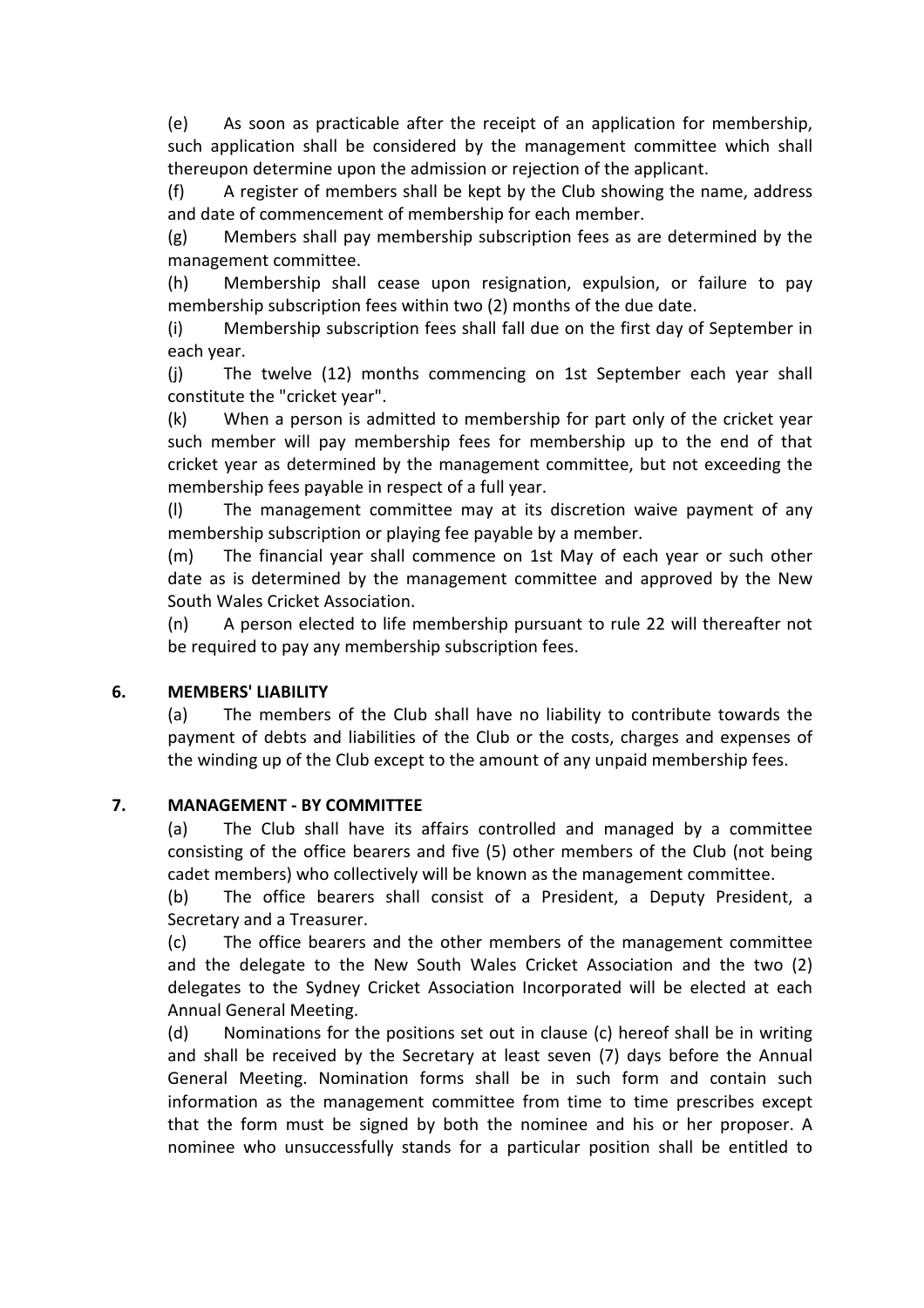stand for any other position (apart from the position of Auditor) the vote in respect of which is held after the vote for the position for which he or she was nominated.

(e) Any casual vacancy occurring in the management committee or the delegate to the New South Wales Cricket Association or the two (2) delegates to the Sydney Cricket Association Incorporated may be filled by a member appointed by the management committee.

(f) Each member of the management committee shall hold office from the date of his or her election or appointment until the conclusion of the next Annual General Meeting.

(g) Retiring members of the management committee are eligible for re-election.

(h) A member of the Club holding any salaried office of the Club or any office of the Club paid by fees, other than for coaching services, will not be eligible for election to the management committee.

(i) No remuneration or other benefit in money or money's worth shall be paid or given by the Club to any member of the management committee except -

(i) Repayment of out-of-pocket expenses;

(ii) Payment for coaching services provided to the Club;

(iii) Interest at a rate not exceeding interest at the rate for the time being which is or would be charged by the Club's bankers for money lent to the Club; and

(iv) Reasonable and proper rent for premises let to the Club.

(j) A person who is not a member of the Club is not eligible for election to the management committee.

(k) The Patron is eligible for election to the management committee and to hold a position on the management committee concurrently with the position of Patron.

(l) In the event no nomination or insufficient nominations for any of the positions set out in clause (c) hereof are received by the Secretary within the time specified in clause (d) hereof nominations received for such position or positions after the time specified in clause (d) hereof will be accepted.

(m) Subject to the Act and the Regulations made thereunder, to these Rules, and to any resolution passed by the Club in general meeting the management committee -

(i) shall control and manage the affairs of the Club:

(ii) may exercise all such functions as may be exercised by the Club other than those functions that are required by these Rules or the Act to be exercised by a general meeting of members of the Club;

(iii) has power to perform all such acts and do all such things as appear to be necessary or desirable for the proper control and management of the affairs of the Club.

## 8. MANAGEMENT COMMITTEE - PROCEDURE AT MEETINGS AND POWERS

(a) The management committee shall meet as often as is necessary to conduct the business of the Club, but not less than once every two (2) months.

(b) The quorum for meetings of the management committee shall be five (5). If within half an hour of the time appointed for the meeting a quorum is not present the meeting will stand adjourned to the same place and at the same hour of the same day in the following week. If at the adjourned meeting a quorum is not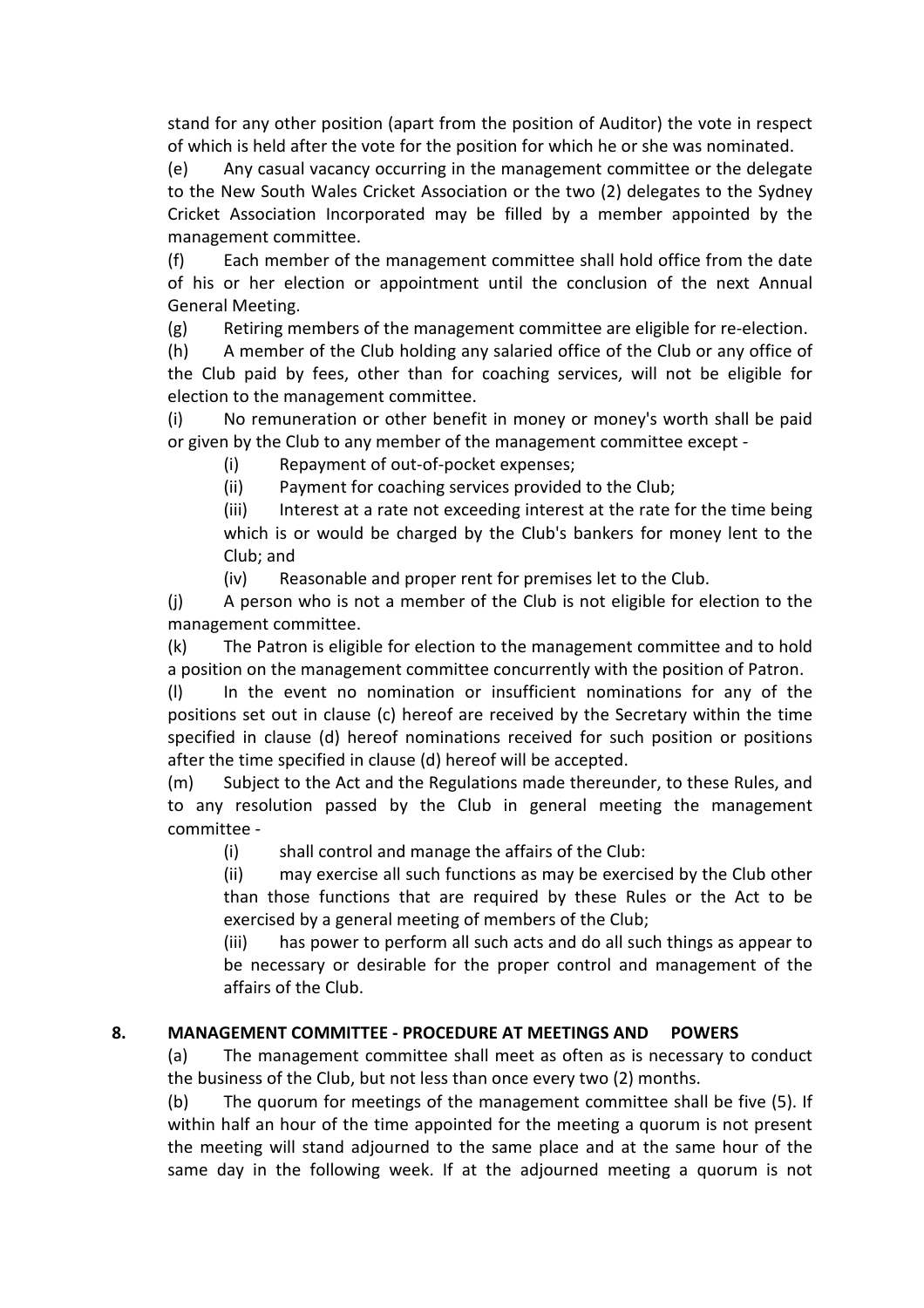present within half an hour of the time appointed for the meeting, the meeting shall be dissolved.

(c) In the event of a vacancy or vacancies in the members of the management committee, the remaining members may continue to act but if the number of remaining members is not sufficient to constitute a quorum at a meeting of the management committee, they may act only for the purpose of appointing new members of the management committee to at least the number of members required to constitute a quorum.

(d) Notice of management committee meetings shall be given at the previous management committee meeting or by such other means as the management committee may determine.

(e) At a meeting of the management committee -

(i) The President shall preside as chairman of the meeting; or

(ii) If the President is absent or unwilling to act as chairman then the Deputy President shall preside as chairman.

(iii) If both the President and Deputy President are absent or unwilling to act as chairman, then such one of the remaining members of the management committee as may be chosen by the members present at the meeting shall preside as chairman.

(f) Questions arising at any meeting of the management committee shall be decided by the majority of votes of those members of the management committee present. In the case of an equality of votes the chairman of the meeting shall have a second or casting vote.

(g) Any person may attend a meeting of the management committee at the invitation of any of the office bearers or at the invitation of the management committee.

(h) The management committee shall have the power to invite one (1) delegate from each of the Sutherland Shire Cricket Association and the Sutherland Shire Junior Cricket Association or any other association, club or body, to attend meetings of the management committee.

(i) The management committee shall appoint such delegates to the Sutherland Shire Cricket Association and the Sutherland Shire Junior Cricket Association or any other association, club or body as may be required in the Club's interests and activities.

(j) The management committee has the power to establish sub-committees for specific purposes. Any sub-committee so established shall act at all times only in an advisory capacity to the management committee.

(k) Any act or thing done or suffered, or purporting to have been done or suffered, by the management committee is valid and effectual notwithstanding any defect that may afterwards be discovered in the appointment or qualification of any member of the management committee.

## 9. MANAGEMENT COMMITTEE - VACATION OF OFFICE

The office of a member of the management committee shall become vacant if the member -

- (a) Dies;
- (b) Ceases to be member of the Club: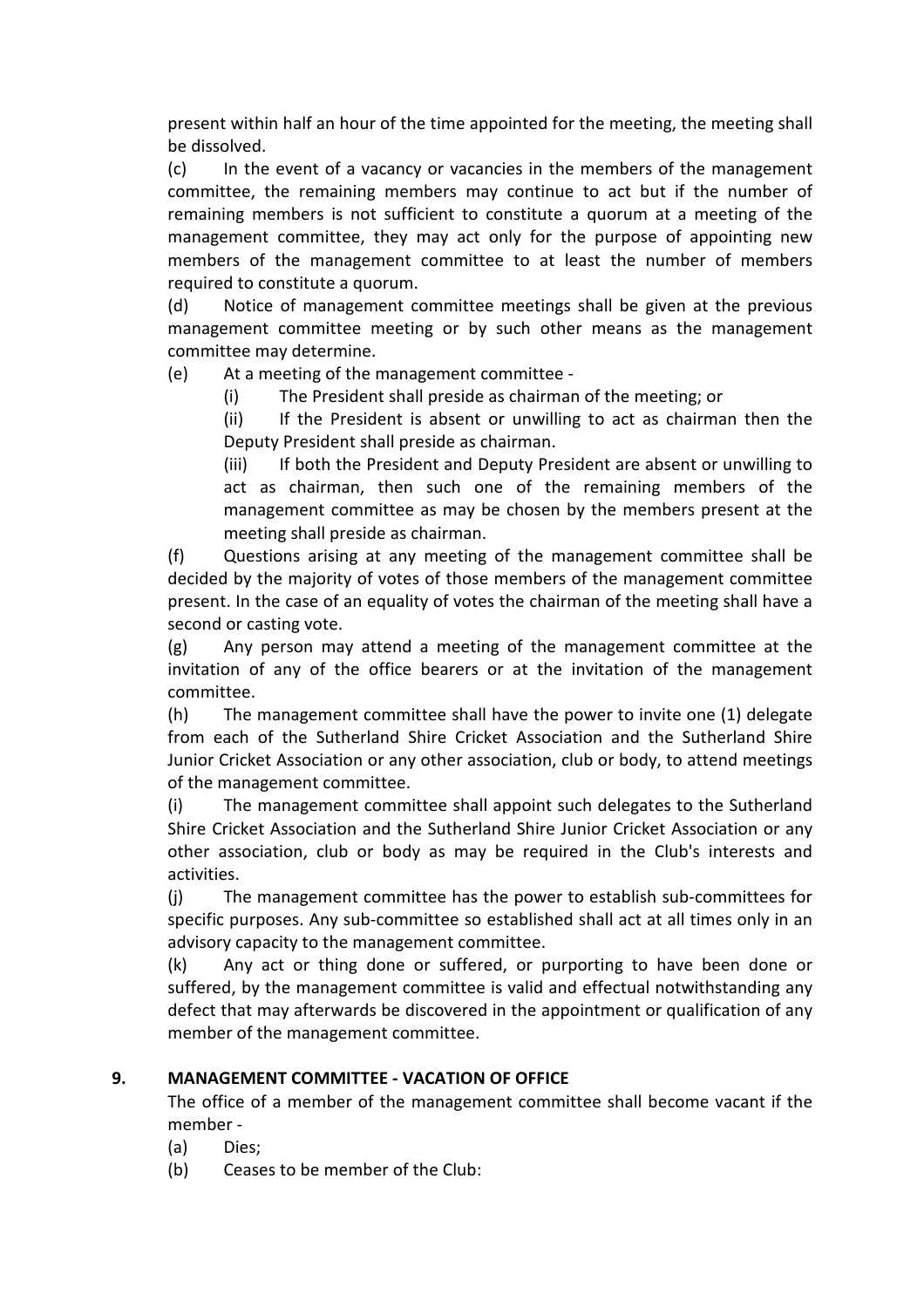(c) Becomes an insolvent under administration within the meaning of the Corporations Act 2001 of the Commonwealth;

(d) Resigns office by notice in writing given to the Secretary;

(e) Is removed from office under rule 10;

(f) Becomes of unsound mind or a person whose person or estate is liable to be dealt with in any way under the law relating to mental health; or

 $(g)$  Is absent from three (3) successive management committee meetings without reasonable excuse and/or without the approval of the management committee.

## 10. MANAGEMENT COMMITTEE - REMOVAL OF MEMBER

(a) The Club in a general meeting may by resolution remove any member of the management committee from the office of member of the management committee before the expiration of the member's term of office and may by resolution appoint another person to hold office in lieu of the member so removed until the expiration of the term of office of the member so removed.

## 11. GENERAL MEETINGS

(a) The quorum for general meetings of the Club shall be twenty (20) members who are eligible to vote.

(b) Except where the nature of the business proposed to be dealt with at a general meeting requires a special resolution of the Club, the Secretary shall, at least fourteen (14) days before the date fixed for the holding of the general meeting, serve on each member a notice specifying the place, date and time of the meeting and the nature of the business proposed to be transacted at the meeting.

(c) Where the nature of the business proposed to be dealt with at the general meeting requires a special resolution of the Club, the Secretary shall, at least twenty-one (21) days before the date fixed for the holding of the general meeting, serve on each member a notice specifying, in addition to the information required under clause (b) hereof, the intention to propose a resolution as a special resolution.

(d) No business other than that specified in the notice convening a general meeting shall be transacted at the meeting except, in the case of an annual general meeting, business which may be transacted pursuant to clause (u) hereof.

(e) A member desiring to bring any business before a general meeting may give notice in writing of that business to the Secretary who shall include that business in the next notice calling a general meeting given after receipt of the notice from the member.

(f) No item of business shall be transacted at a general meeting unless a quorum of members entitled under these rules to vote is present during the time the meeting is considering that item.

(g) If within half an hour after the appointed time for commencement of a general meeting a quorum is not present, the meeting if convened upon the requisition of members shall be dissolved and in any other case shall stand adjourned to the same day in the following week at the time and (unless another place is specified at the time of the adjournment by the person presiding at the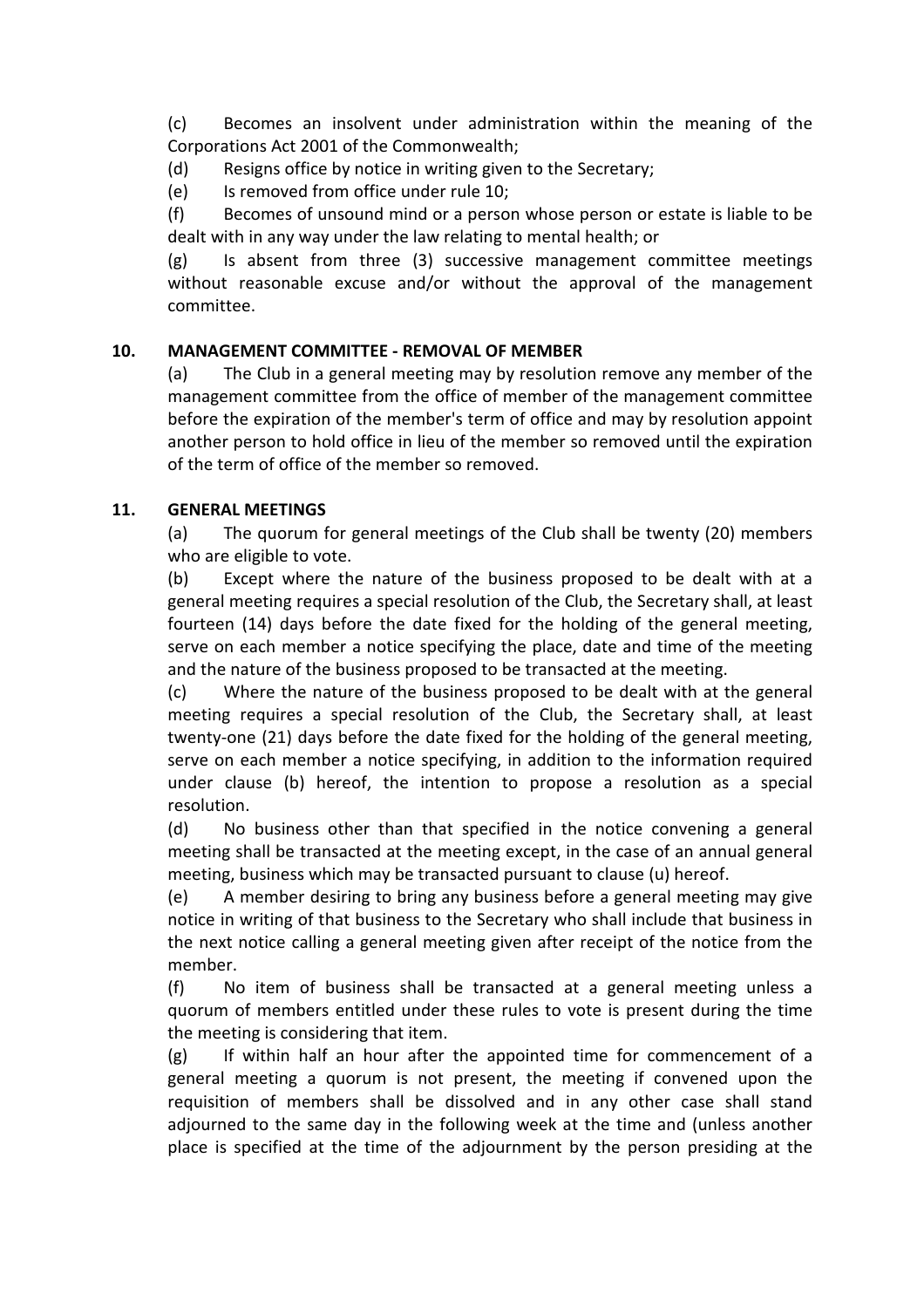meeting or communicated by written notice to members given before the day to which the meeting is adjourned) at the same place.

(h) If at the adjourned meeting a quorum is not present within half an hour after the time appointed for commencement of the meeting, the members present (being not less than fifteen (15)) shall constitute a quorum.

(i) The President shall preside as chairman at each general meeting of the Club.

(j) If the President is absent from a general meeting or unwilling to act as chairman, then the Deputy President shall act as chairman. If both the President and Deputy President are absent or unwilling to act as chairman, then the members present shall elect one of their number to preside as chairman of the meeting.

(k) The chairman of a general meeting at which a quorum is present may, with the consent of the majority of members present at the meeting, adjourn the meeting from time to time and place to place, but no business shall be transacted at an adjourned meeting other than the business left unfinished at the meeting at which the adjournment took place.

(l) Where a general meeting is adjourned for fourteen (14) days or more, the Secretary shall give written or oral notice of the adjourned meeting to each member of the Club stating the place, date and time of the meeting and the nature of the business to be transacted at the meeting.

(m) Except as provided in clause (l) hereof, notice of an adjournment of a general meeting or of the business to be transacted at an adjourned meeting is not required to be given.

(n) A question arising at a general meeting of the Club shall be determined on a show of hands and, unless before or on the declaration of the show of hands a poll is demanded, a declaration by the chairman that a resolution has, on a show of hands, been carried or carried unanimously or carried by a particular majority or lost, and an entry to that effect in the minute book of the Club, will constitute evidence of the fact without proof of the number or proportion of the votes recorded in favour of or against that resolution. All voting shall be carried out by the member personally, and no voting by proxy will be permitted.

(o) At a general meeting of the Club, a poll may be demanded by the chairman or by not less than five (5) members present in person at the meeting.

(p) Where a poll is demanded at a general meeting, the poll shall be taken:

(i) Immediately in the case of a poll which relates to the election of the chairman of the meeting or to the question of an adjournment; or

(ii) In any other case, in such manner and at such time before the close of the meeting as the chairman directs,

and the resolution of the poll on the matter shall be deemed to be the resolution of the meeting on that matter.

(q) Upon any question arising at a general meeting of the Club a member has one (1) vote only.

(r) All votes shall be given personally.

(s) In the case of an equality of votes on a question at a general meeting, the chairman of the meeting shall have a second or casting vote.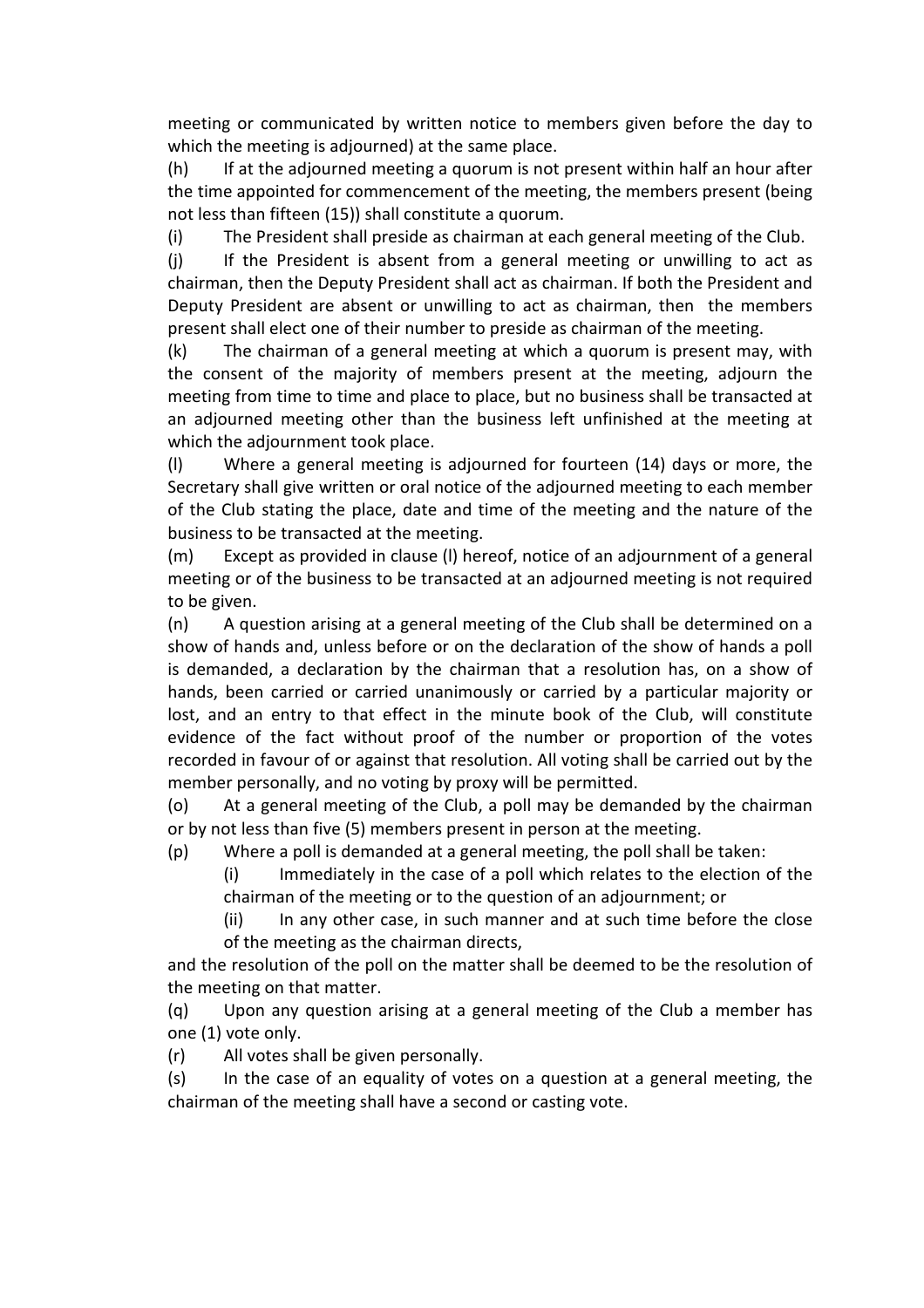#### Annual General Meetings

(t) An annual general meeting of the Club shall be held in June or July of each year at such time and on such date as the management committee may determine, but no later than the date specified from time to time by the New South Wales Cricket Association.

(u) In addition to any other business which may be transacted at an annual general meeting, the business of an annual general meeting shall be -

(i) To confirm the minutes of the last preceding annual general meeting and of any special general meeting held since that meeting;

(ii) To receive from the management committee reports upon the activities of the Club during the last preceding financial year;

(iii) To elect the Patron of the Club;

(iv) To elect the office-bearers of the Club and the five (5) other members of the management committee;

(v) To elect a delegate to the New South Wales Cricket Assocaition;

(vi) To elect two (2) delegates to the Sydney Cricket Association Incorporated;

(vii) To elect an auditor or auditors; and

(viii) To receive and consider any financial statement or report required to be submitted to members under the Act.

(v) An annual general meeting shall be specified as such in the notice convening it.

#### Special General Meetings

(w) The management committee may, whenever it thinks fit, convene a special general meeting of the Club.

(x) The management committee shall, on the requisition in writing of not less than five per cent (5%) of the total number of members who are eligible to vote, convene a special general meeting of the Club.

(y) A requisition of members for a special general meeting -

- (i) Shall state the purpose or purposes of the meeting;
- (ii) Shall be signed by the members making the requisition;
- (iii) Shall be lodged with the Secretary; and
- (iv) May consist of several documents in a similar form, each signed by one or more of the members making the requisition.

(z) If the management committee fails to convene a special general meeting to be held within one (1) month after the date on which a requisition of members for the meeting is lodged with the Secretary, any one or more of the members who made the requisition may convene a special general meeting to be held not later than three (3) months after that date.

(aa) A special general meeting convened by a member or members as referred to in clause (z) hereof shall be convened as nearly as is practicable in the same manner as general meetings are convened by the management committee and any member who thereby incurs expense is entitled to be reimbursed by the Club for any expenses so incurred.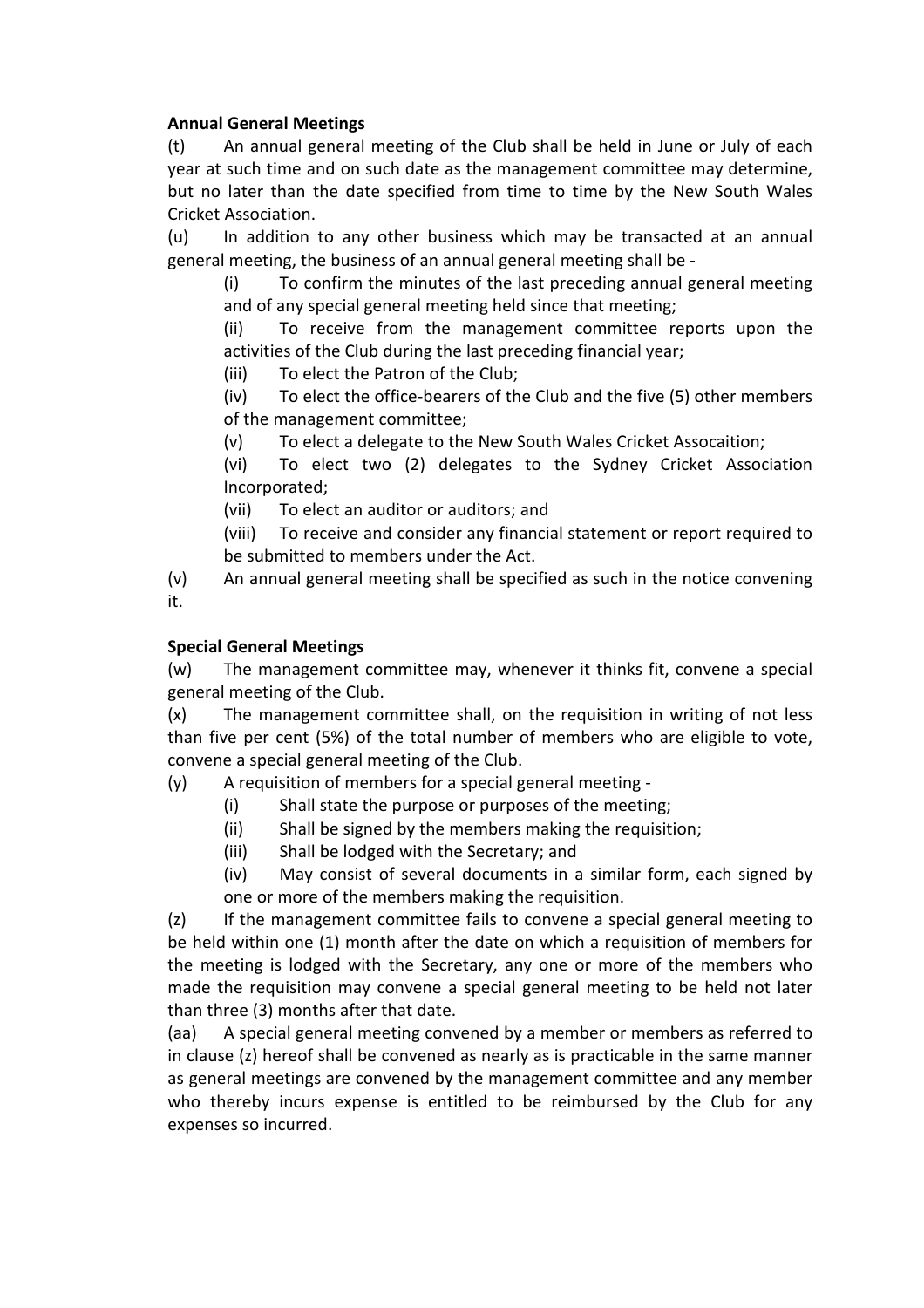#### 12. DISCIPLINING OF MEMBERS

(a) Where the management committee is of the opinion that a member of the Club has refused or neglected without reasonable cause to comply with a provision or provisions of these rules or has wilfully acted in a manner prejudicial to the interests of the Club, the management committee may, by resolution, either -

(i) Issue a warning in the nature of a reprimand to the member;

(ii) Suspend any or all of the privileges attaching to membership of the Club in respect of the member for a specified period;

(iii) Suspend or disqualify the member from membership of the Club for a specified period;

(iv) Expel the member from the Club; or

(v) Otherwise deal with the member.

(b) Where the management committee passes a resolution under clause (a) hereof the secretary shall, as soon as practicable, cause a notice in writing to be served on the member -

(i) Setting out the resolution of the management committee and the grounds on which it is based;

(ii) Stating that the member may address or make written representations to the management committee at a meeting to be held not later than twenty-one (21) days after the service of the notice: and

(iii) Informing the member that the member may do either or both of the following -

(A) attend and speak at that meeting;

(B) submit to the management committee at or prior to the date of that meeting written representations relating to the resolution.

(c) A meeting of the management committee shall be convened by the Secretary within the time mentioned in sub-clause (b)(ii) hereof upon receipt by the Secretary from the member of a request in writing that such a meeting be held. The Secretary shall advise the member of the date, place and time of such meeting.

(d) At a meeting of the management committee held as referred to in clause (c) hereof the management committee shall -

(i) Give to the member an opportunity to make oral representations;

(ii) Give due consideration to any written representations submitted to the management committee by the member at or prior to the meeting; and

(iii) By resolution determine whether to confirm or to revoke the resolution.

(e) Where the management committee confirms a resolution under clause (d) hereof the Secretary shall, within seven (7) days after that confirmation, by notice in writing inform the member of the fact and of the member's right to appeal under clause (f) hereof.

(f) A member may appeal to the Club in general meeting against a resolution of the management committee which is confirmed under clause (d) hereof within seven (7) days after notice of the resolution is served on the member, by lodging with the Secretary a notice to that effect.

(g) Upon receipt of a notice from a member under clause (f) hereof, the Secretary shall notify the management committee which shall convene a general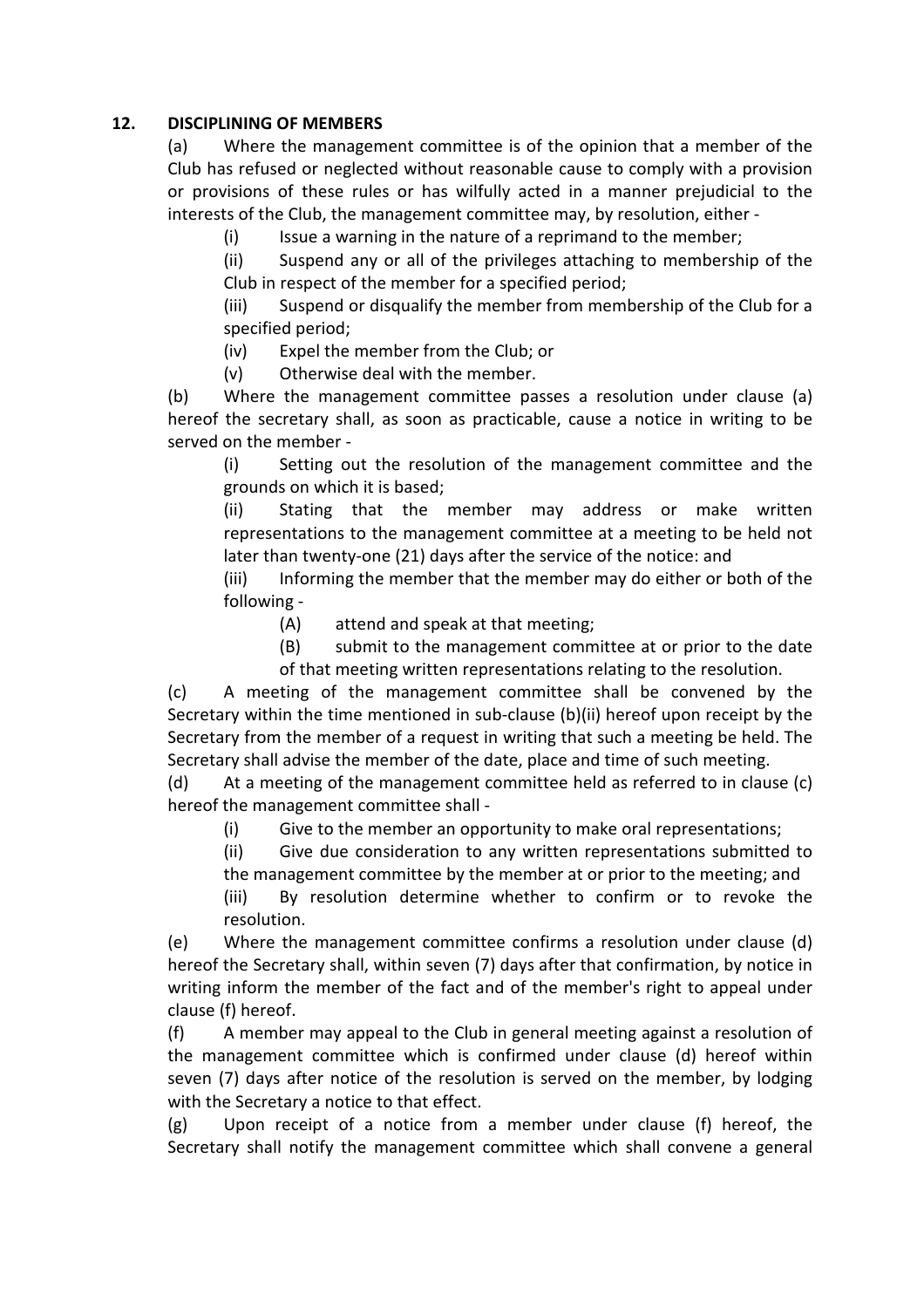meeting of the Club to be held within twenty-one (21) days after the date on which the Secretary received the notice.

(h) At a general meeting convened under clause (g) hereof -

(i) No business other than the question of the appeal shall be transacted;

(ii) The management committee and the member shall be given the opportunity to state their respective cases orally or in writing, or both; and

(iii) The members present shall vote by secret ballot on the question of whether the resolution should be confirmed or revoked.

(i) If at the general meeting the Club passes a special resolution in favour of the confirmation of the resolution, the resolution is confirmed.

## 13. SPECIAL RESOLUTIONS

(a) A special resolution must be passed by a general meeting of the Club to effect the following changes:

- (i) An alteration of the Club's name;
- (ii) An alteration of the Club's rules;
- (iii) An alteration of or addition to the Club's objects;
- (iv) An alteration of the Club's colours;
- (v) An amalgamation with another incorporated body;
- (vi) To voluntarily wind up the Club and distribute its property;
- (vii) To apply for registration as a company or a co-operative.
- (b) A resolution of the Club is a special resolution if:

(i) It is passed by a majority which comprises not less than threequarters of such members of the Club as, being entitled under these rules so to do, vote in person at a general meeting of which not less than twenty-one (21) days' written notice specifying the intention to propose a resolution as a special resolution was given in accordance with these rules; or

(ii) Where it is made to appear to the Director-General that it is not possible or practicable for the resolution to be passed in the manner specified in sub-clause (i) hereof - the resolution is passed in a manner specified by the Director-General.

## 14. PUBLIC OFFICER

(a) The management committee shall ensure that a member of the Club is appointed as Public Officer.

(b) The first Public Officer shall be the person who completes the application for incorporation of the Club.

(c) The management committee may at any time remove the Public Officer and appoint a new Public Officer provided the member appointed is eighteen (18) years of age or older and a resident of New South Wales.

- (d) The Public Officer shall be deemed to have vacated his position if he
	- (i) Dies;
	- (ii) Resigns;
	- (iii) Is removed by the management committee or at a general meeting;
	- (iv) Becomes bankrupt or financially insolvent;
	- (v) Suffers mental illness;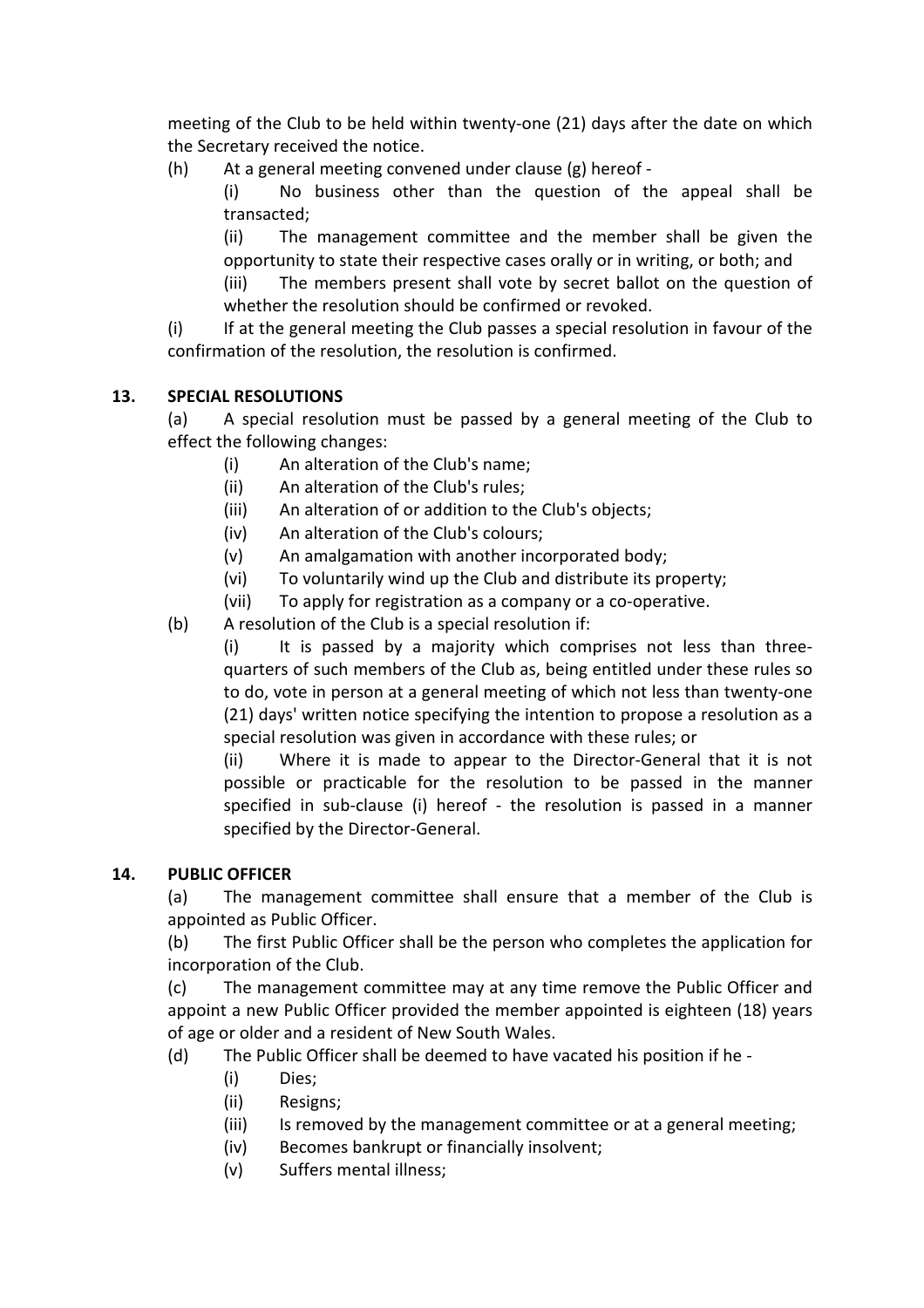- (vi) Takes up residence outside New South Wales; or
- (vii) Ceases to be a member of the Club.

(e) When a vacancy occurs in the position of Public Officer the management committee shall within fourteen (14) days notify the Director-General by the prescribed form and appoint a new Public Officer.

(f) The Public Officer may be a member of the management committee or any other person eligible for election to the management committee.

#### 15. INSURANCE

(a) The Club may effect and maintain insurance either on its own account or through policies held by the New South Wales Cricket Association or the Sydney Cricket Association Inc (or any successor body or bodies thereto or body or bodies affiliated therewith).

#### 16. FUNDS

(a) The funds of the Club shall be derived from membership subscription fees, playing fees, sponsorship, donations, subsidies, grants, and such other sources determined or approved by the management committee.

(b) The fee payable by a member as a playing fee will be as determined by the management committee.

(c) All money received by the Club shall be deposited as soon as practicable in any account opened in the Club's name with a bank or other authorised deposittaking institution.

(d) All cheques, drafts, bills of exchange, promissory notes and other negotiable instruments shall be signed by any two (2) of the President, Deputy President, Secretary or Treasurer.

## (e) Fund Raising

(i) The raising or obtaining in the name of the Club of all moneys, donations, sponsorships, incentives, trophies or the like for the Club or for a member or members of the Club in their capacity as members of the Club must be approved or ratified by the management committee or its duly appointed nominee(s).

(ii) The allocation, appropriation and disbursement of all moneys, donations, sponsorships, incentives, trophies or the like received or obtained by or made available or promised to the Club, whether in the form of money or otherwise, shall be the exclusive jurisdiction of the management committee.

(iii) The management committee is to have due regard to the expressed wishes of such donors or sponsors regarding the allocation, appropriation or disbursement of such moneys, donations, sponsorships, incentives, trophies or the like.

(iv) Any member who contravenes this sub-rule shall be liable to expulsion, disqualification or suspension for such period and subject to such conditions as the management committee may resolve and the provisions of rule 12 shall apply.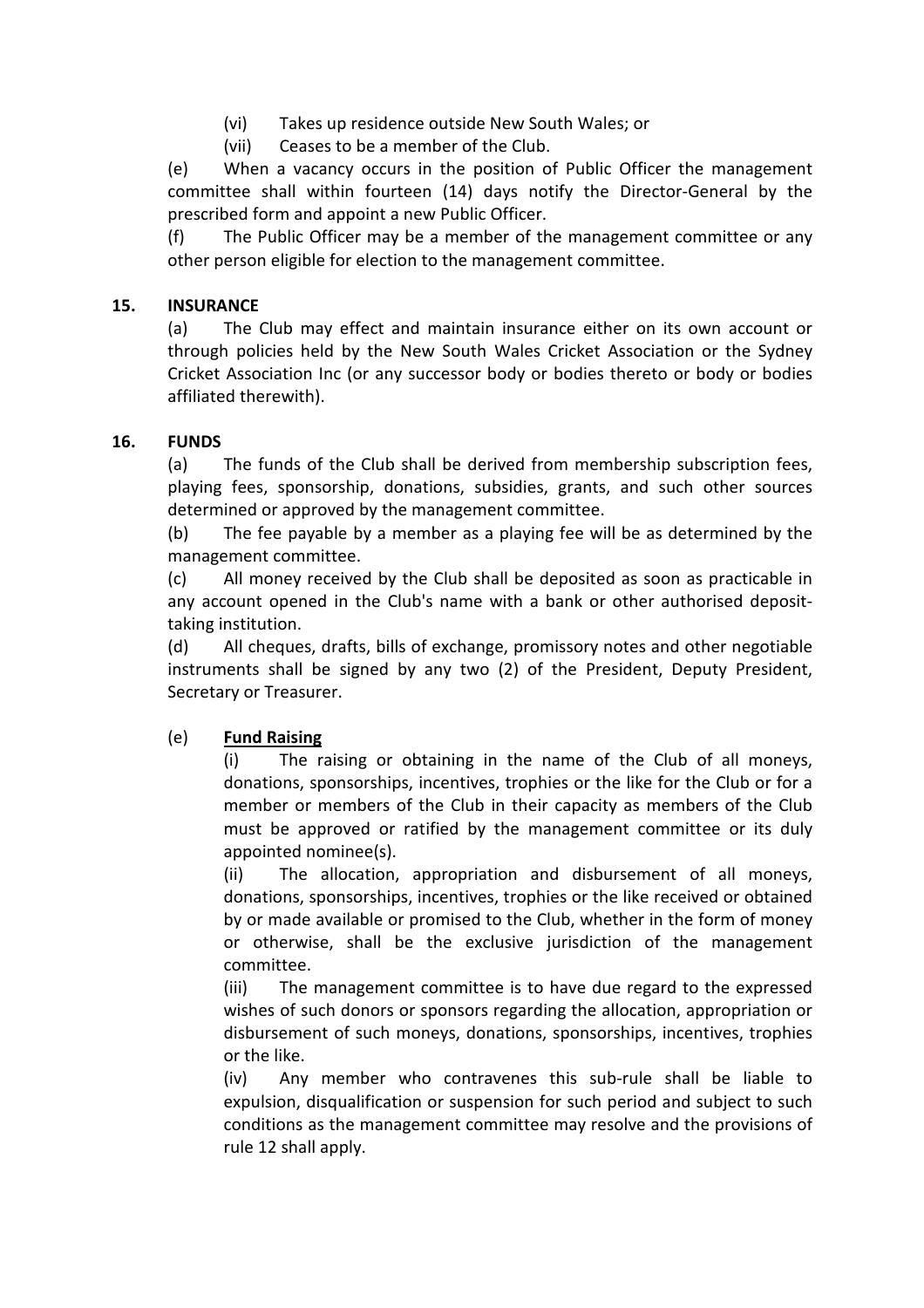#### 17. AUTHORISATION OF ACCOUNTS

(a) All accounts shall be reviewed by the Treasurer prior to approval for payment. Once accounts are approved by the Treasurer, all payments will be authorised by the Treasurer and one of either the President, Deputy President or Secretary. At each management committee meeting the Treasurer will present an up to date financial position for the Club including but not limited to account balances, income received and payments made since last meeting.

#### 18. SERVICE OF NOTICES

(a) For the purpose of these rules, a notice may be served by or on behalf of the Club upon any member :

(i) by delivering it to the person personally, or

(ii) by sending it by pre-paid post to the address of the person, or

 (iii) by sending it by facsimile transmission to the intended recipient's facsimile number as specified by the person for giving or serving the notice, or

 (iv) by sending it by electronic mail to the intended recipient's electronic mail address as specified by the person for giving or serving the notice.

(b) For the purpose of these rules, a notice is taken, unless the contrary is proved, to have been given or served:

 (i) in the case of a notice given or served personally, on the date on which it is received by the addressee, and

 (ii) in the case of a notice sent by pre-served post, on the date on which it would have been delivered in the ordinary course of post, and

 (iii) in the case of a notice sent by facsimile transmission if the sender's facsimile machine confirms transmission to the intended recipient, and

 (iv) in the case of a notice sent by electronic mail if the recipient acknowledges receipt (whether by way of automated message or otherwise)

(c) Any notice transmitted by facsimile or electronic mail or delivered after 5pm on a business day, or at any time on a non-business day, will be deemed to have been received at 9.00am on the next business day being, in each case, the time of day at the intended place of receipt of that notice.

## 19. MINUTES

(a) A member of the management committee or such other person as the management committee may determine shall cause minutes to be made of any and all meetings of the management committee and any and all general meetings of the Club.

(b) The minutes of a meeting shall be signed by the chairman of the meeting to which the minutes relate or by two (2) members of the management committee present at the meeting to which the minutes relate.

## 20. KEEPING CUSTODY AND INSPECTION OF BOOKS

(a) The Treasurer shall ensure that correct books and accounts are kept showing the financial affairs of the Club. These records shall be available for inspection by any member and shall be held in the custody of the Treasurer.

(b) Except as otherwise provided by these rules, the Secretary shall keep in his or her custody or under his or her control all records, books and other documents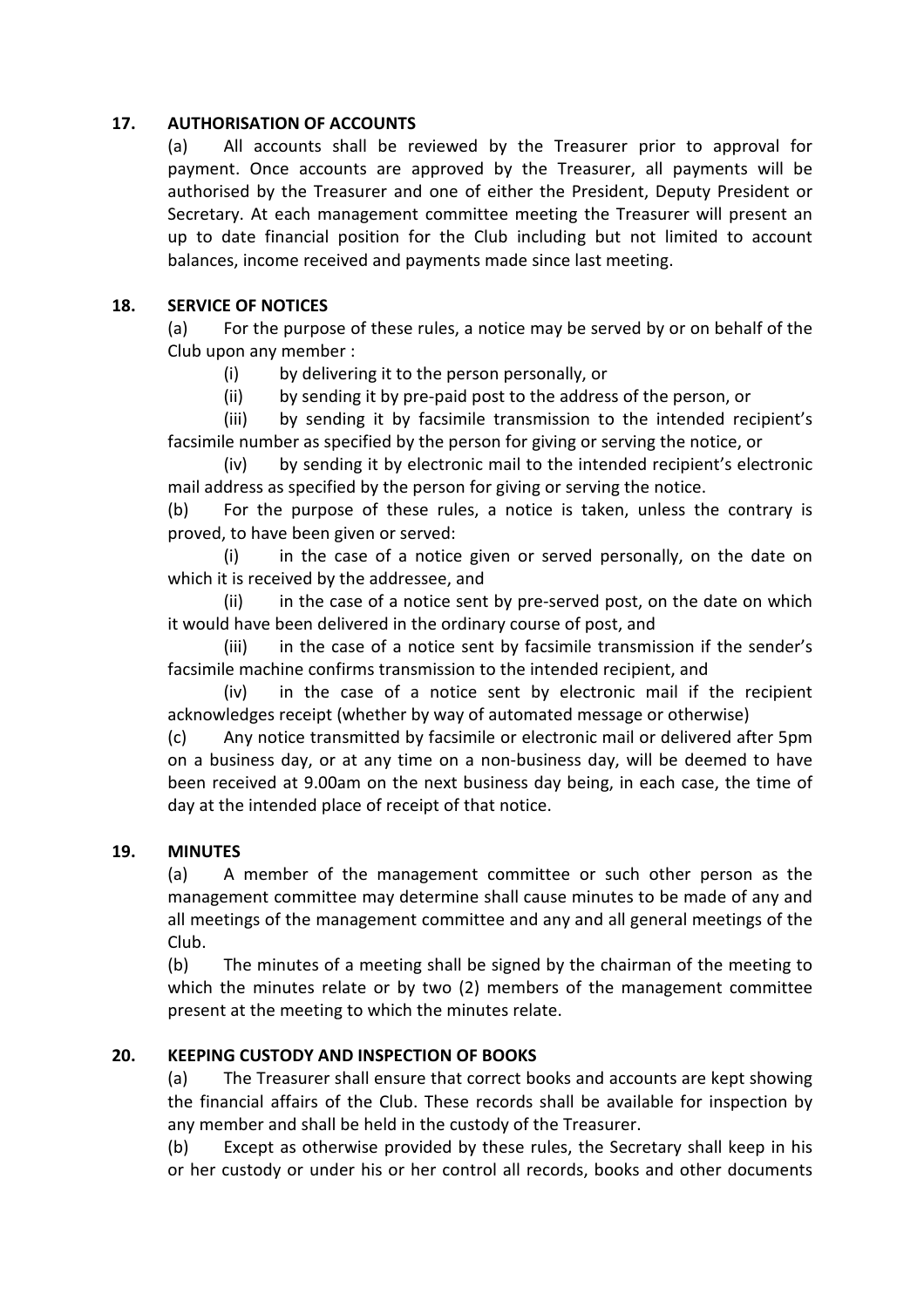relating to the Club. Such records, books and other documents shall be open to inspection, free of charge, by any member of the Club at any reasonable hour.

## 21. AUDITOR(S)

(a) The Club shall elect an auditor or auditors;

(i) The auditor or auditors shall be elected at the Annual General Meeting. The auditor or auditors elected by the members shall prior to the Annual General Meeting every year audit the accounts, vouchers, receipts, books, etc, and the report of such audit shall be presented to the Annual General Meeting;

(ii) An auditor shall not be a member of the management committee;

(iii) Notice of the intention to nominate an auditor to replace the current auditor shall be given to the Secretary at least twenty-one (21) days before the Annual General Meeting. The Secretary shall send a copy of the nomination to the current auditor at least seven (7) days before the Annual General Meeting and if he so wishes he may be heard at such meeting.

## 22. LIFE MEMBERSHIP

(a) The Club shall have the power to elect a person to life membership in recognition of special service or contribution given by such person to the Club. Life members may only be elected at an Annual General Meeting pursuant to a special resolution provided that the nominee for life membership has first been approved as a candidate for life membership by the management committee and a record of the service or contribution of the person nominated for life membership is presented to the meeting.

## 23. SELECTION OF TEAMS

(a) Teams for all matches played in competitions conducted by the Sydney Cricket Association Inc shall be selected by a selection committee appointed by the management committee.

(b) The management committee shall appoint a Chairman of Selectors, who shall be responsible for all selection matters.

(c) The basis of selection of any other team representing the Club will be as determined by the management committee.

## 24. SELECTION OF TEAM CAPTAINS

(a) The captains (and vice-captains if deemed necessary by the Chairman of Selectors) of all teams referred to in rule 23 shall be appointed by the management committee. In making such appointments, the management committee shall take into account the recommendations of the Chairman of Selectors.

(b) If the members of a team desire to protest against the captain appointed by the management committee they may do so by handing to the Secretary a requisition signed by at least four (4) members asking that the appointment be reviewed by the management committee.